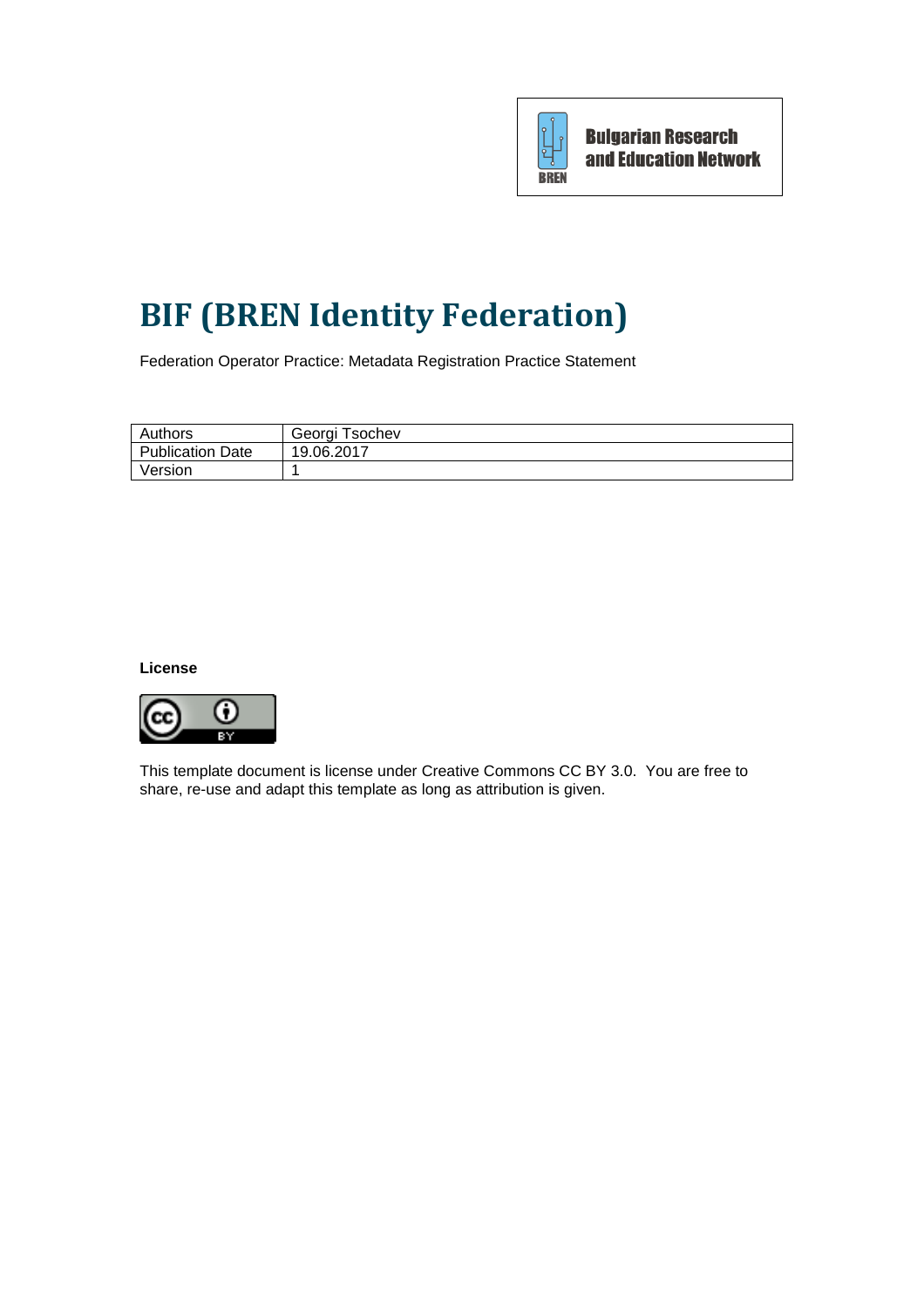## **Table of Contents**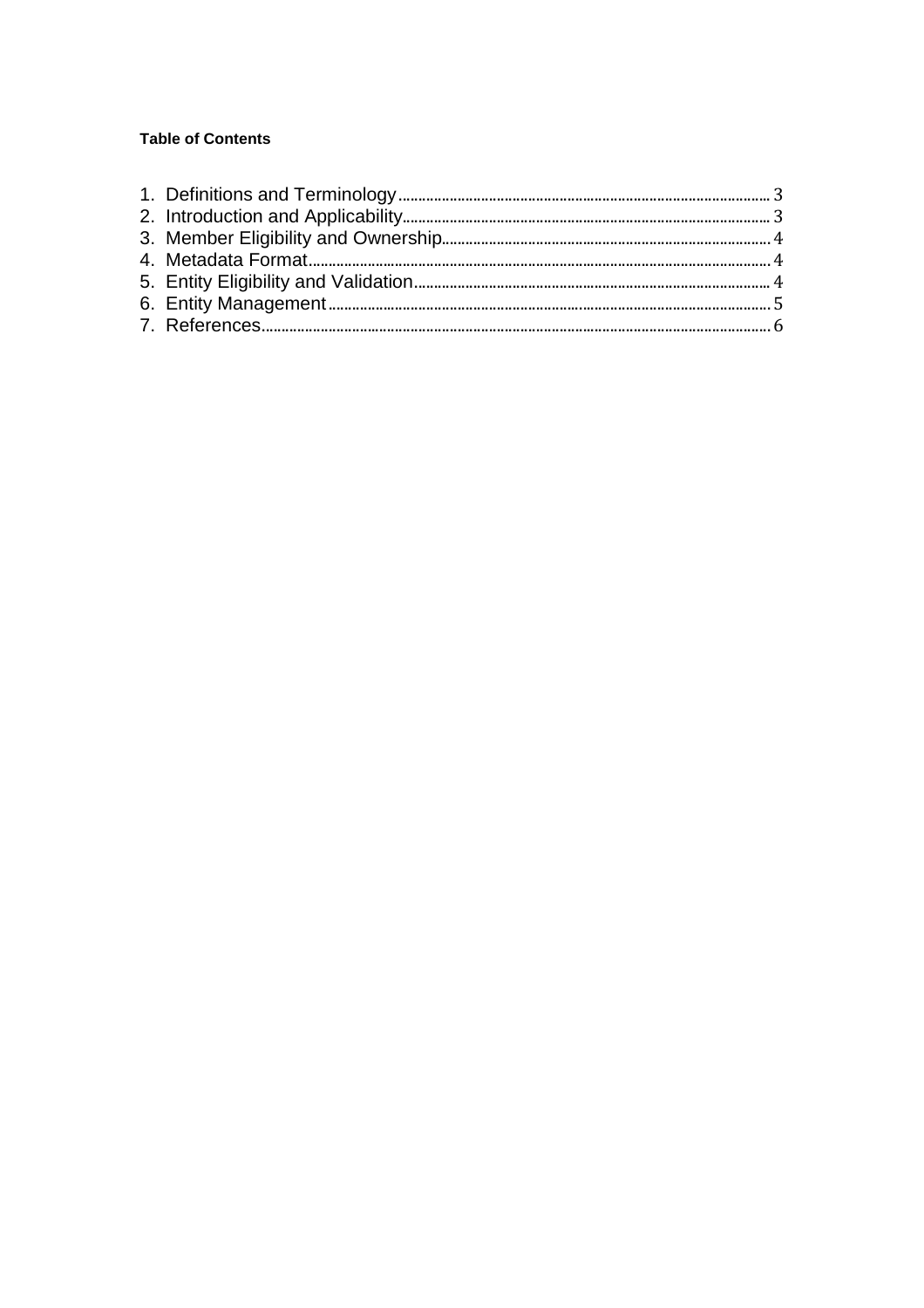## **1. Definitions and Terminology**

The key words "MUST", "MUST NOT", "REQUIRED", "SHALL", "SHALL NOT", "SHOULD", "SHOULD NOT", "RECOMMENDED", "MAY", and "OPTIONAL" in this document are to be interpreted as described in RFC 2119 [RFC2119].

The following definitions are used in this document:

| Federation                        | Identity Federation. An association of organisations that come<br>together to securely exchange information as appropriate<br>about their users and resources to enable collaborations and<br>transactions. |
|-----------------------------------|-------------------------------------------------------------------------------------------------------------------------------------------------------------------------------------------------------------|
| <b>Federation Member</b>          | An organisation that has joined the Federation by agreeing to<br>be bound by the Federation Policy in writing.                                                                                              |
| <b>Federation Operator</b>        | Organisation providing the infrastructure for<br>Authentication and Authorisation to Federation Members.                                                                                                    |
| <b>Federation Policy</b>          | A document describing the obligations, rights and<br>expectations of the federation members and the federation<br>Operator.                                                                                 |
| Entity                            | A discrete component that a member wishes to register and<br>describe in metadata. This is typically an Identity Provider or<br>Service Provider.                                                           |
| <b>Registered Representatives</b> | Individuals authorised to act on behalf of the member. These<br>may take on different roles with different rights attached to<br>them.                                                                      |
| Metadata                          | Information about the federation or the institution, with a<br>specific format.                                                                                                                             |

#### **2. Introduction and Applicability**

This document describes the metadata registration practices of the Federation Operator (BIF) with effect from the publication date shown on the cover sheet. All new entity registrations performed on or after that date SHALL be processed as described here until the document is superseded.

This document SHALL be published on the Federation website at: *http://bif.bren.bg.* Updates to the documentation SHALL be accurately reflected in entity metadata.

An entity that does not include a reference to a registration policy MUST be assumed to have been registered under an historic, undocumented registration practice regime. Requests to re-evaluate a given entity against a current MRPS MAY be made to the Federation helpdesk.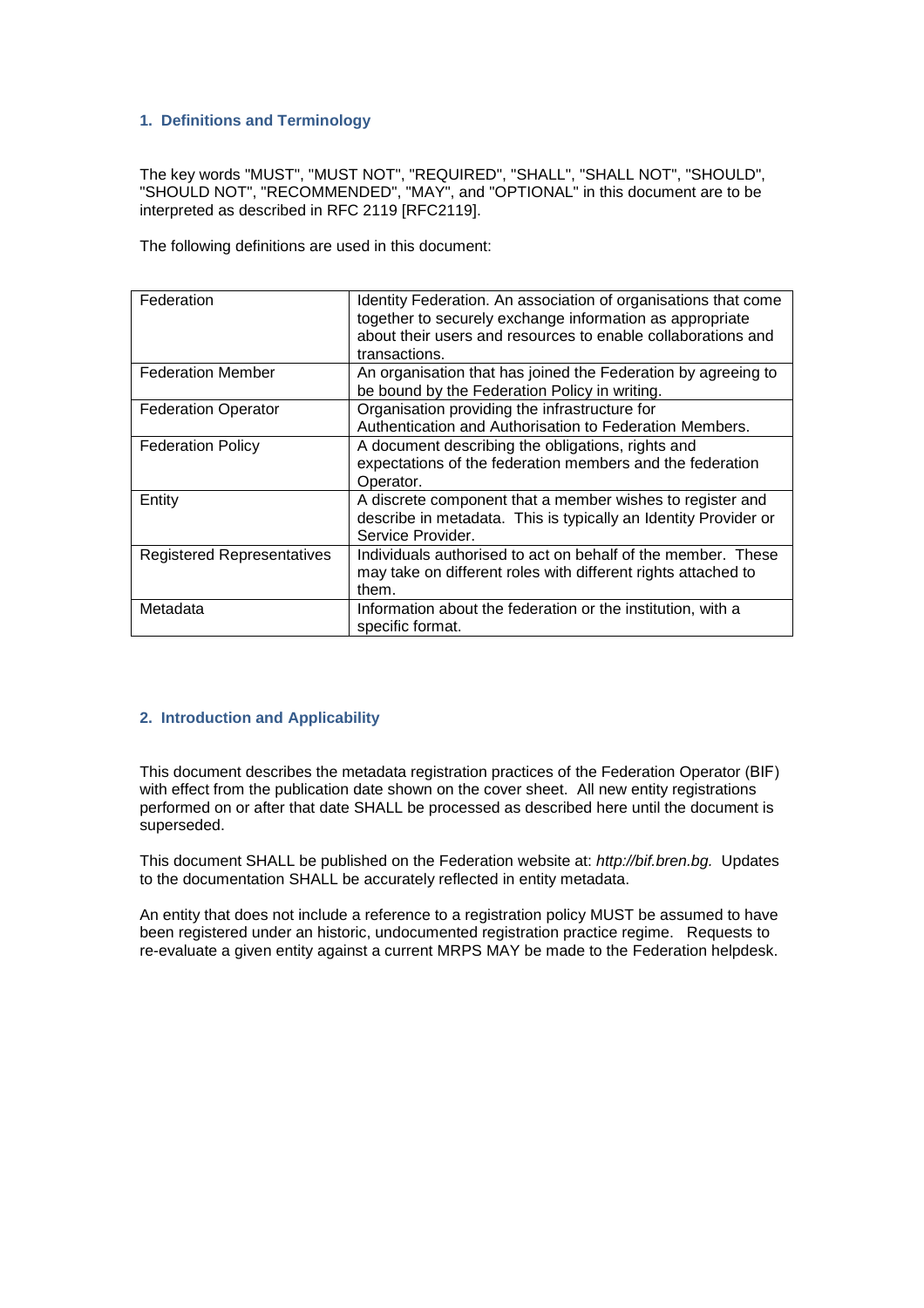#### **3. Member Eligibility and Ownership**

Members of the Federation Operator are eligible to make use of the Federation Operator's registrar to register entities. Registration requests from other sources SHALL NOT be accepted.

The procedure for becoming a member of the Federation is documented at: http://bif.bren.bg/?page\_id=12&lang=en.

The membership process verifies that the prospective member has legal capacity, and requires that all members enter into a contractual relationship with the Federation Operator by agreeing to the Federation policy. The Operator makes checks based on the legal name provided. The checks are conducted with a number of official databases.

The membership process also identifies and verifies Registered Representatives, who are permitted to act on behalf of the organisation in dealings with the Federation Operator. Verification is achieved by

The process also establishes a canonical name for the Federation member. The canonical name of a member MAY change during the membership period, for example as a result of corporate name changes or mergers. The member's canonical name is disclosed in the entity's <OrganizationName> element.

#### **4. Metadata Format**

Metadata for all entities registered by the Federation Operator SHALL make use of the [SAML-Metadata-RPI-V1.0] metadata extension to indicate that the Federation Operator is the registrar for the entity and to detail the version of the MRPS statement that applies to the entity. The following is a non-normative example:

```
<mdrpi:RegistrationInfo
registrationAuthority="http://bif.bren.bg"
registrationInstant="2016-11-29T13:39:41Z">
<mdrpi:RegistrationPolicy xml:lang="en"> 
http://bif.bren.bg/?page_id=16&lang=en
</mdrpi:RegistrationPolicy>
</mdrpi:RegistrationInfo>
```
#### **5. Entity Eligibility and Validation**

#### **5.1 Entity Registration**

The process by which a Federation member can register an entity is described at <http://bif.bren.bg/wp-content/uploads/2017/04/BREN-Identity-Federation-Policy-v.2.pdf> [BIF Policy].

The Federation Operator SHALL verify the member's right to use particular domain names in relation to entityID attributes.

The right to use a domain name SHALL be established in one of the following ways:

A member's canonical name matches registrant information shown in DNS.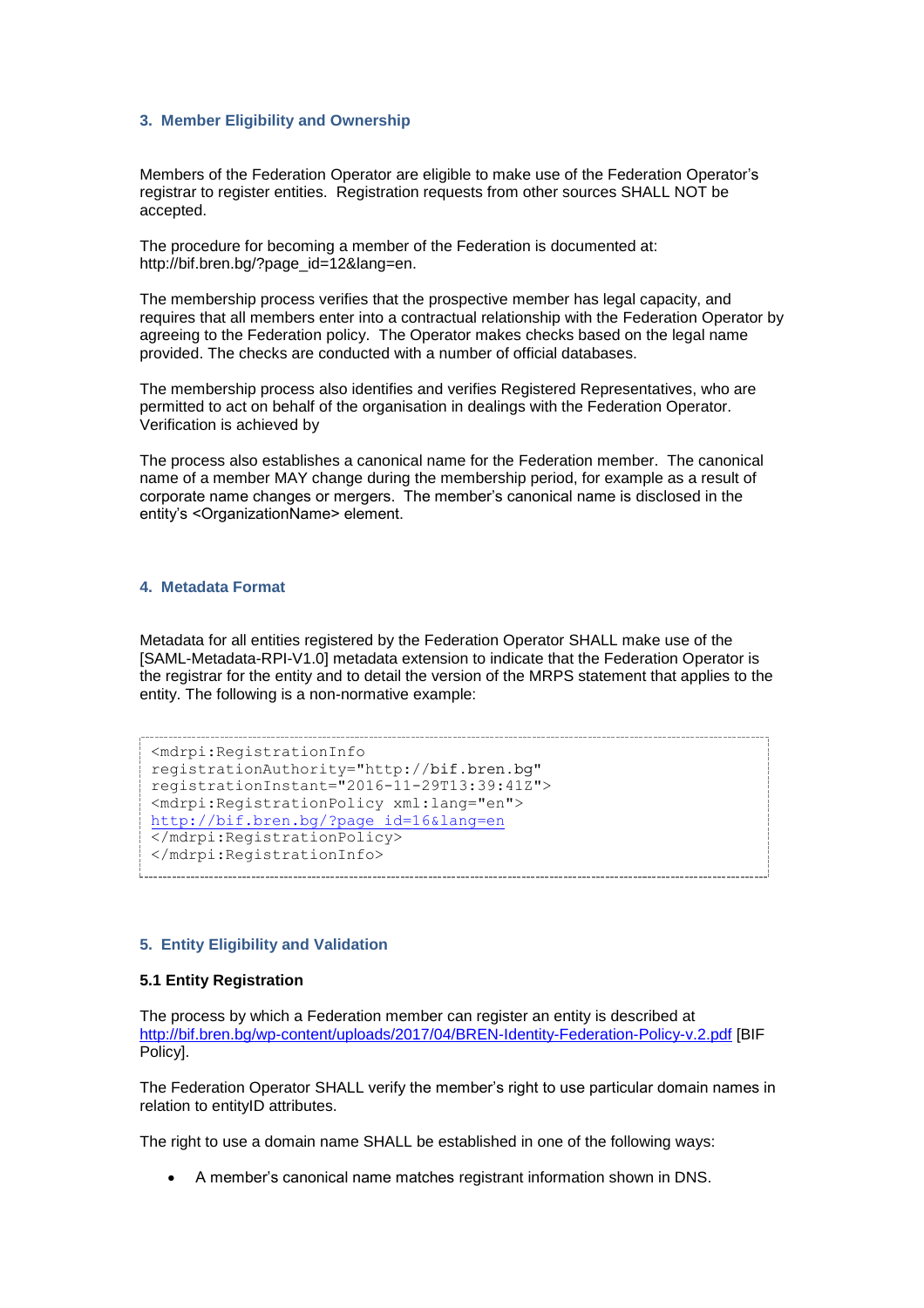A member MAY be granted the right to make use of a specific domain name through a permission letter from the domain owner on a per-entity basis. Permission SHALL NOT be regarded as including permission for the use of sub-domains.

## **5.2 EntityID Format**

Values of the entityID attribute registered MUST be an absolute URI using the http, https or urn schemes.

https-scheme URIs are RECOMMENDED to all members.

http-scheme and https-scheme URIs used for entityID values MUST contain a host part whose value is a DNS domain.

## **5.3 Entity Validation**

On entity registration, the Federation Operator SHALL carry out entity vaildations checks. These checks include:

- Ensuring all required information is present in the metadata;
- Ensuring metadata is correctly formatted;
- Ensuring URLs specified in the metadata are technically reachable;
- Ensuring protocol endpoints are properly protected with TLS / SSL certificates.

## **6. Entity Management**

Once a member has joined the Federation any number of entities MAY be added by the organisation.

## **6.1 Entity Change Requests**

Any request for entity addition, change or removal from Federation members needs to be communicated from or confirmed by their respective Registered Representatives.

Communication of change happens via e-mai*.* To contact the Federation use bif@bren.bg*.*

## **6.2 Unsolicited Entity Changes**

The Federation Operator may amend or modify the Federation metadata at any time in order to:

- Ensure the security and integrity of the metadata;
- Comply with interFederation agreements;
- Improve interoperability;
- Add value to the metadata.

Changes will be communicated to Registered Representatives for the entity.